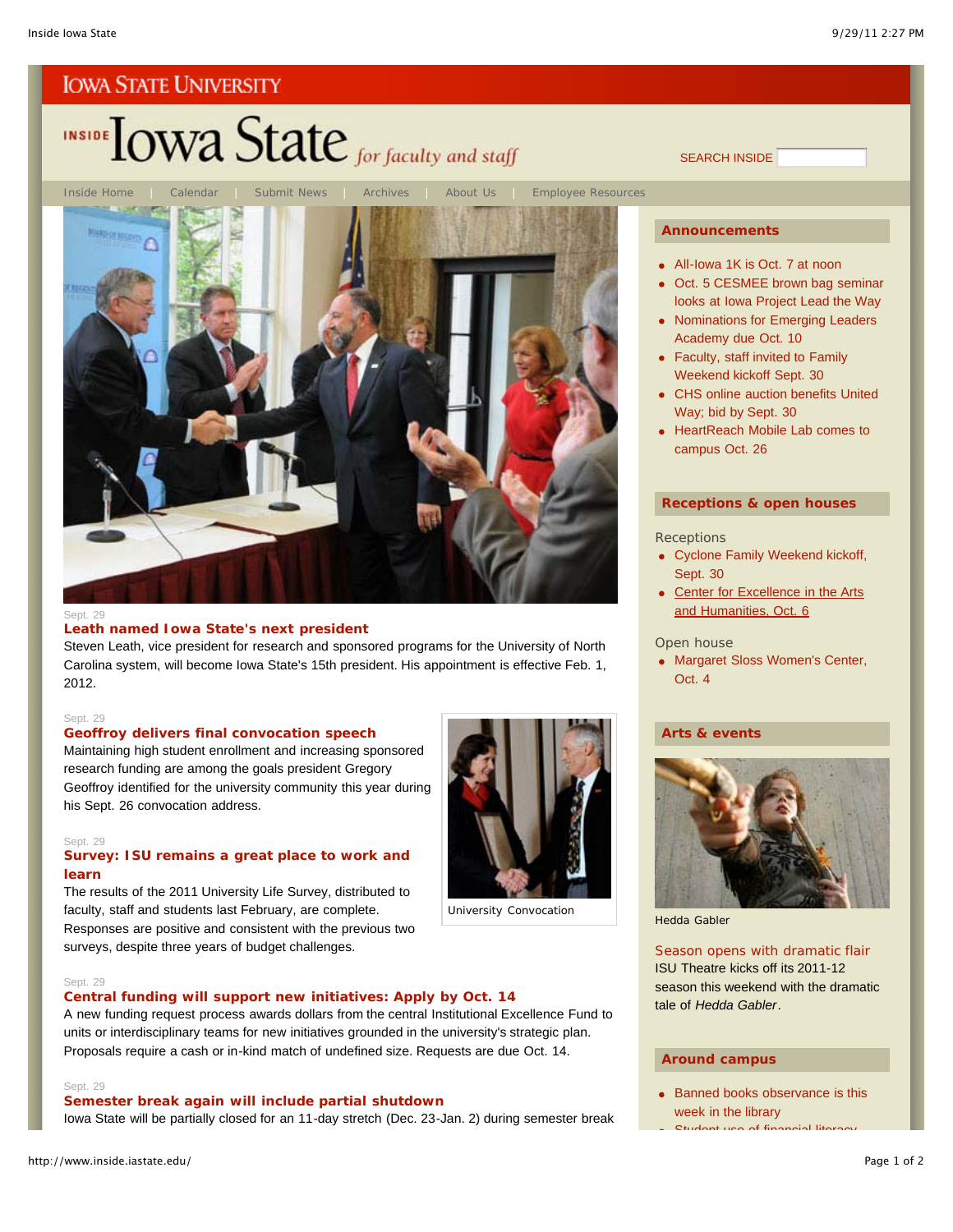again this winter. The period includes three university holidays, four weekend days and four work days. Units are encouraged to make plans and communicate them with employees and clients as soon as possible.

Published by University Relations, inside@iastate.edu, (515) 294-7958, Ames, Iowa 50011. Copyright © 1995-2011, Iowa State University of Science and Technology. All rights reserved.

- $\bullet$  student use of intancial literacy offerings is increasing
- Groundbreaking for ABE building is Friday

### **Inside tools**

Print this edition (PDF) RSS | Twitter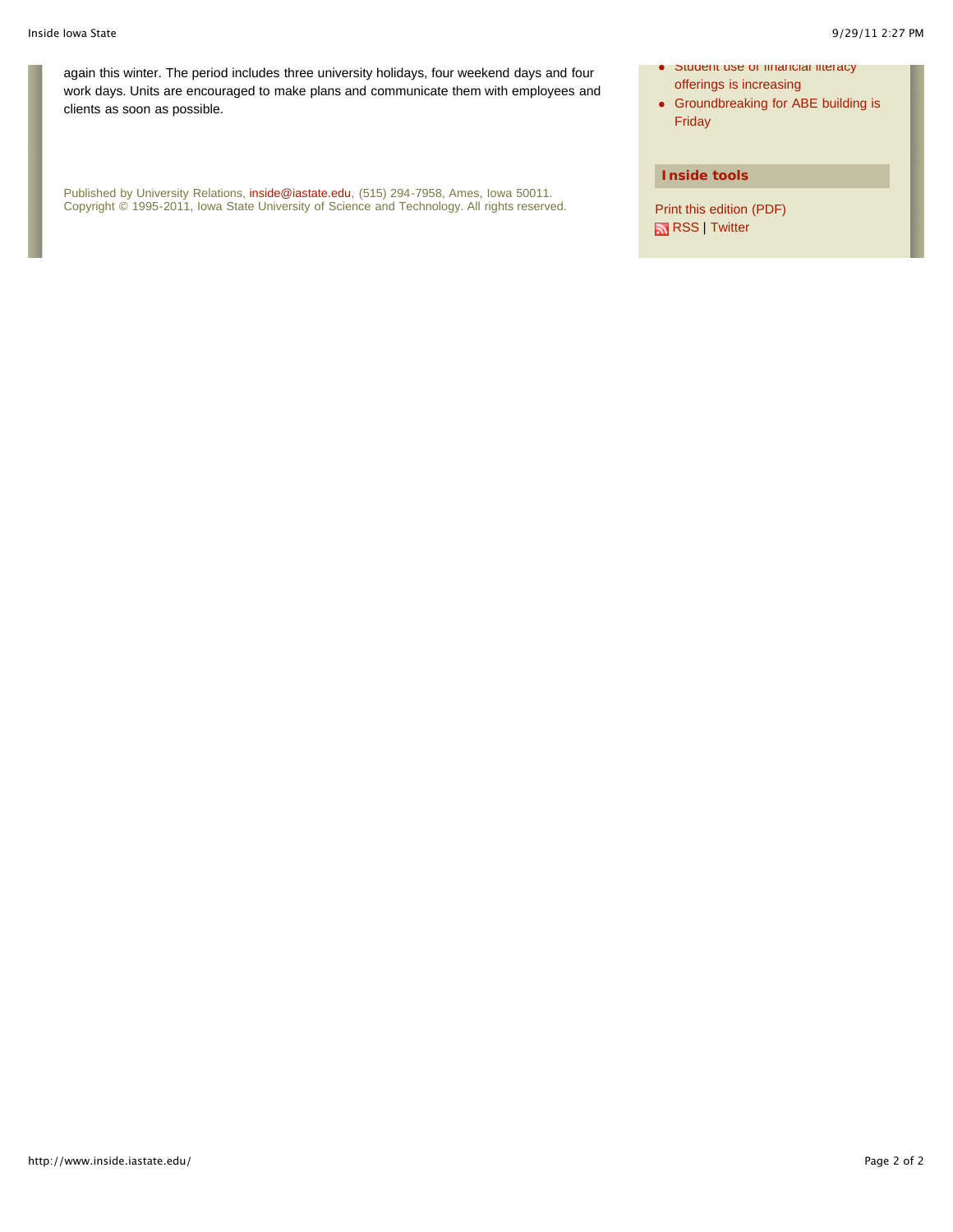INSIDE TOWA State for faculty and staff

SEARCH INSIDE

Sept. 29, 2011





Regents Craig Lang and Bruce Rastetter congratulate Steven Leath shortly after he is announced as Iowa State's next president. Looking on is regents communicator Sheila Doyle Koppin (center), Janet Leath, and president Geoffroy. *Photo by Bob Elbert*.



GSB president Dakota Hoben (left), vice president for extension and outreach Cathann Kress and a bevy of photographers greet Leath. *Photo by Bob Elbert*.

# **Leath will be our next president**

by Anne Krapfl

Steven Leath will become Iowa State's 15th president on Feb. 1, 2012. The state Board of Regents on Tuesday announced Leath as its unanimous selection following an intensive 13-week search process.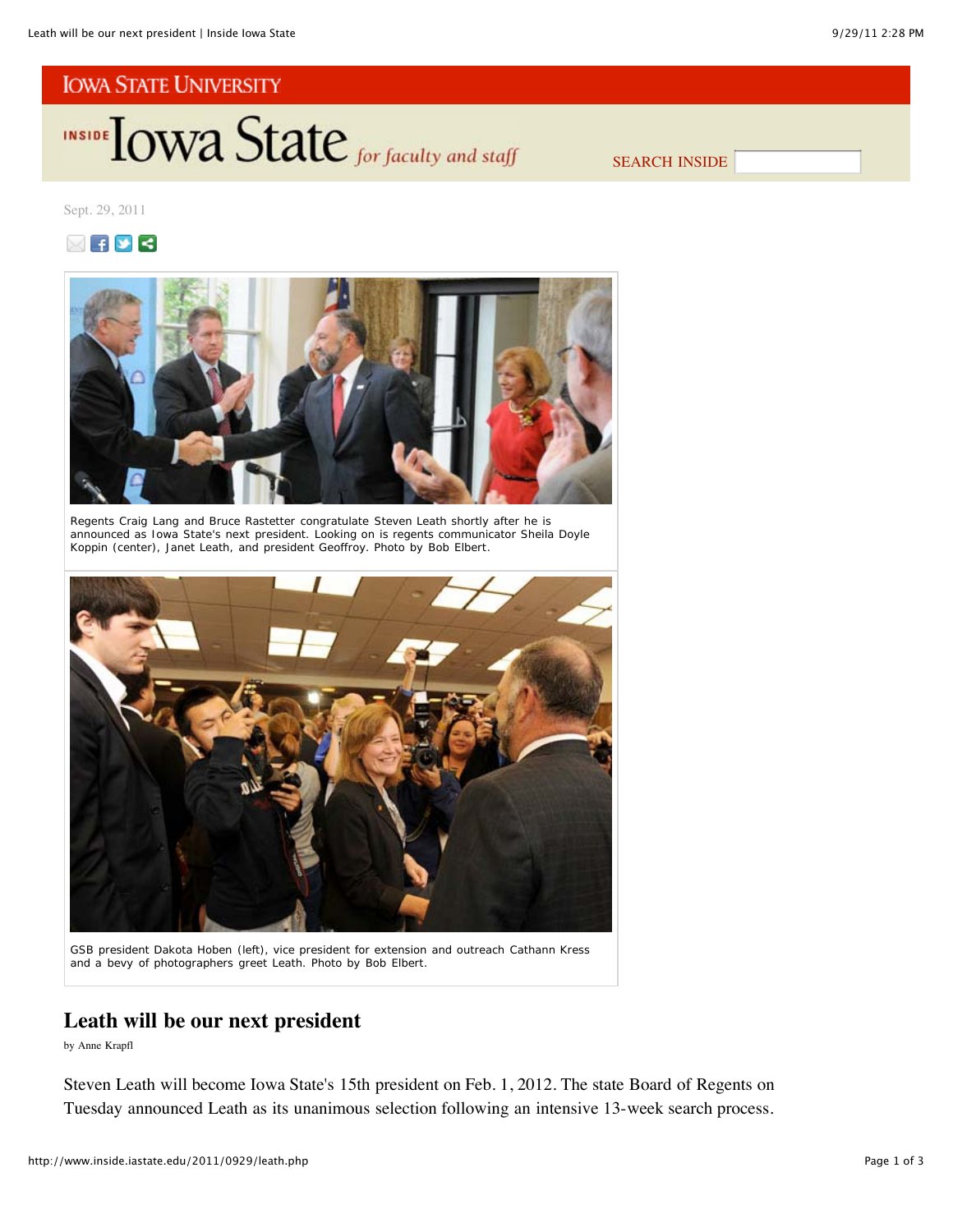"I'm excited to be your new president and I promise to work tirelessly to become the citizen and servant you all expect me to be," Leath said when he was introduced Tuesday afternoon. "I will need your help, and I look forward to participating in the robust shared governance process that's so in place at Iowa State University.

"I look forward to serving, and I'm proud to be a Cyclone," he said.

Leath said his first priority will be to get to know people -- faculty, staff, students, alumni and "the whole family" well.

# **More about Leath**

- Info, photos
- Video: Announcement of the new president, Sept. 27

"I'll be trying to balance the time I spend on campus, learning the campus and learning the priorities of the folks on campus, as well as going out in the state meeting our supporters there. It will be a busy start," he said.

Following Leath's introduction, president Gregory Geoffroy and his wife, Kathy, were the first people to reach Leath and his wife, Janet, to congratulate them on the appointment. Geoffroy has pledged to do all he can to make the transition to the next administration as smooth as possible.

# **26-year career in NC system**

Leath has been vice president for research and sponsored programs for the University of North Carolina system since 2007. He's also serving this year as interim vice president for academic planning.

At North Carolina State University, Raleigh, he held several positions, including professor of plant pathology, associate dean of the College of Agriculture and Life Sciences and director of the NC Agricultural Research Service. He also was a research leader and plant pathologist with the U.S. Department of Agriculture's Agricultural Research Service; and an extension plant pathologist at University of Illinois, Urbana-Champaign.

Leath helped develop the North Carolina Research Campus, a private-public venture that fosters advancements in biotechnology, nutrition and health.

"Dr. Leath has demonstrated extensive expertise in all areas that are critical to leading Iowa State University," said Craig Lang, president of the board of regents. "His specific experience with university research and technology transfer, and their application to economic development, will be an invaluable resource in leading Iowa State and its many contributions to the state of Iowa, particularly for Iowa's bioeconomy industry."

Leath received three plant sciences degrees -- a bachelor's (1979) from The Pennsylvania State University, University Park; a master's (1981) from the University of Delaware, Newark; and a doctorate in plant pathology (1984) from the University of Illinois.

Leath's salary will be \$440,000, approximately Geoffroy's current salary.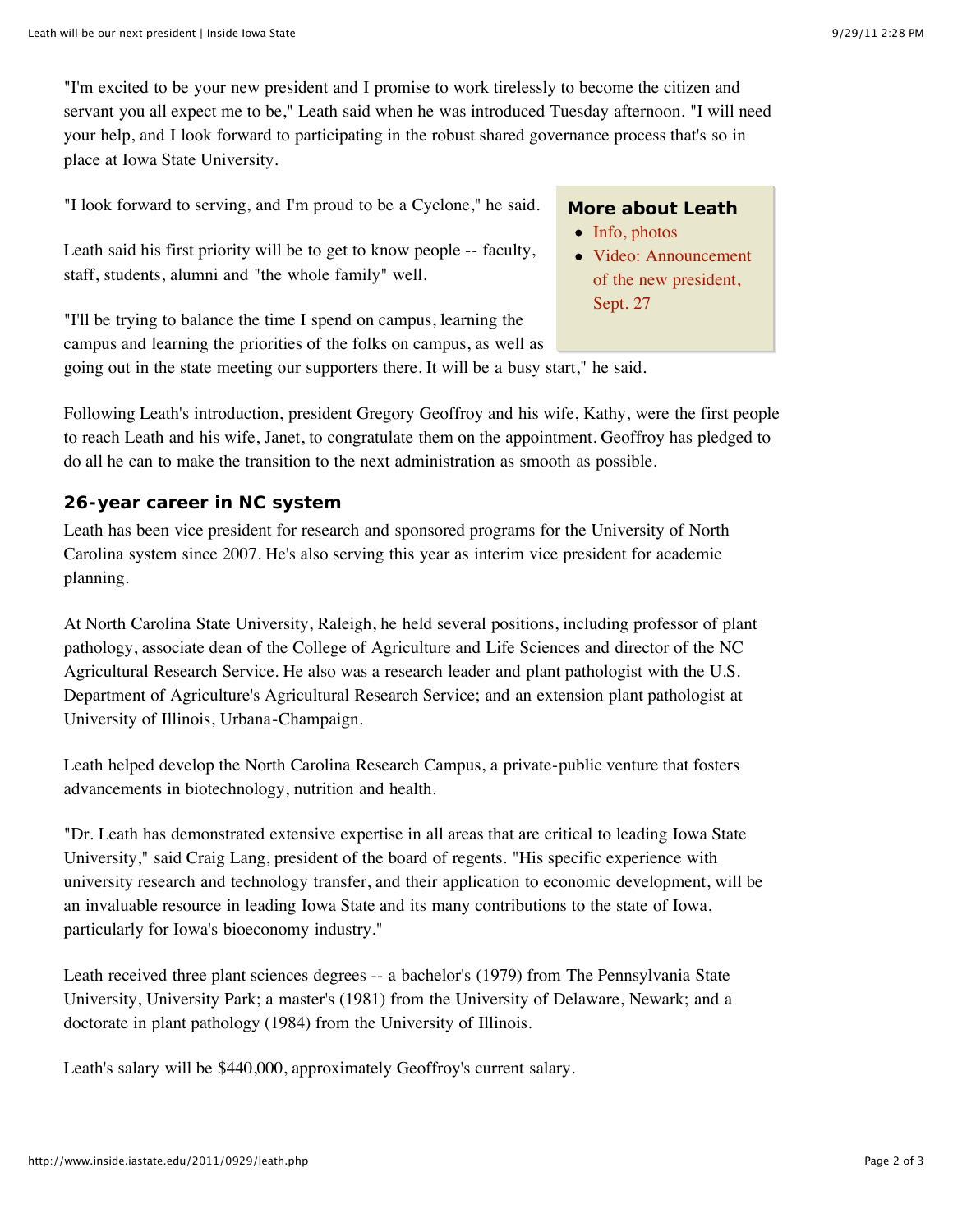**INSIDE TOWA State** for faculty and staff

SEARCH INSIDE

# Sept. 29, 2011

# $\boxtimes$   $\blacksquare$   $\blacksquare$



Executive vice president and provost Elizabeth Hoffman congratulates entomology professor Joel Coats, one of three faculty to receive the title of Distinguished Professor for 2011-12, during the university convocation Sept. 26. (Joining Coats on the distinguished list are food science and human nutrition professor Jay-lin Jane and agronomy professor Kenneth Moore.). Thirtynine individuals were honored during the ceremony, including double winner Richard Mansbach, professor of political science (Louis Thompson undergraduate teaching award and Regents Award for Faculty Excellence). *Photo by Bob Elbert*.

# **Smooth transition among Geoffroy's top priorities**

by Anne Krapfl

Maintaining high student enrollment and increasing sponsored research funding are among the goals president Gregory Geoffroy identified for the university community this year during his Sept. 26 convocation address.

But noting that "it's necessary to give the new president plenty of freedom and space to establish his own agenda," Geoffroy stopped short of laying out a full agenda for the academic year ahead.

# **Slide show**

Slide show accompanying president's remarks (PDF).

"I have made it one of my absolute top priorities for this year to ensure a very smooth transition to my successor," he said.

Geoffroy, other university leaders and state Board of Regents president Craig Lang presented 40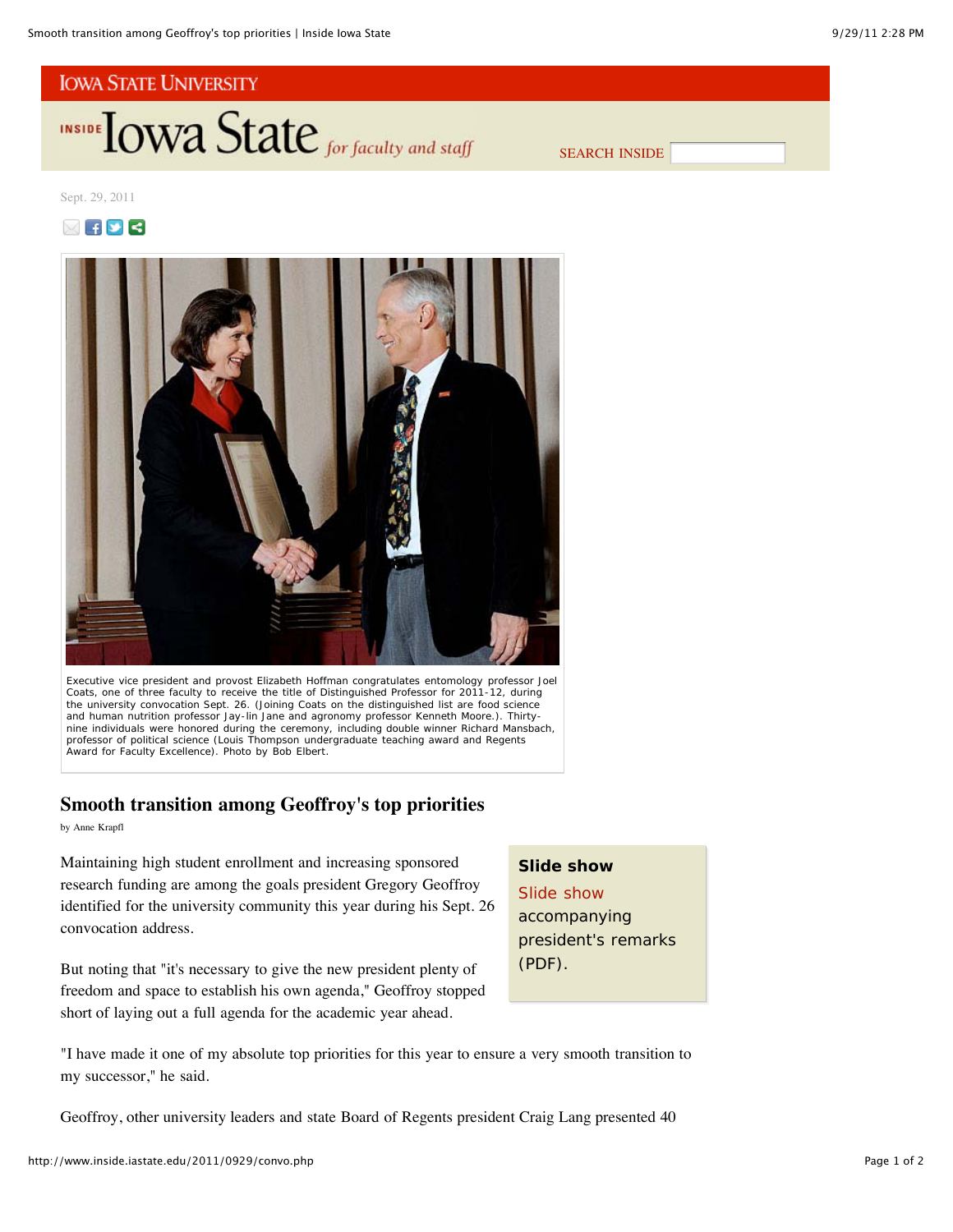university- and regent-level awards to faculty and staff members during the second part of the convocation.

Among recent achievements Geoffroy highlighted:

- An all-time record enrollment of 29,887 students this fall
- A third straight year of securing more than \$300 million in externally funded research
- The largest private fund-raising campaign in the university's history: \$867.4 million (July 2003-June 2011)

"Faculty and staff gave \$37 million to support the university," he added. "We had to raise the faculty and staff goal three times because we kept exceeding the goal, thanks to your generosity and that of your colleagues."

# **Building progress**

Geoffroy said several new facilities -- new greenhouses at Horticulture Hall, the west campus recreation complex and a portion of the new small animal hospital -- will be used for the first time this year. He said there will be notable progress on several other significant building projects this year:

- Construction will begin next month on Troxel Hall, an \$11 million, 400-seat teaching auditorium facility east of Horticulture Hall
- Work is under way on two athletics projects: the outdoor Cyclone Sports Complex for the softball, soccer and track and field programs east of the Towers residence halls, and a building adjacent to the Bergstrom facility that will house the Cyclone football program
- Pending final approval from the state Board of Regents, construction should begin in the spring on phase 2 of the Biorenewables Complex on the west side of campus. The \$74.5 million second phase features two wings -- teaching/research and office/classroom -- and will become the new home of the agricultural and biosystems engineering department.
- Phase 2 at the Lloyd Veterinary Medical Center -- the small animal hospital -- is on track for completion next fall (2012). The \$45.1 million phase 2 renovates about 88,000 square feet and adds about 17,000 square feet for the small animal hospital.

Noting that it was his last convocation as university president, Geoffroy added, "I do want everyone here to know how much I've really enjoyed my service as president and really how proud I am of everything that we've accomplished working together in so many different ways -- faculty, staff, alumni, students -- a great big team working to advance the university. The future of Iowa State is very, very bright."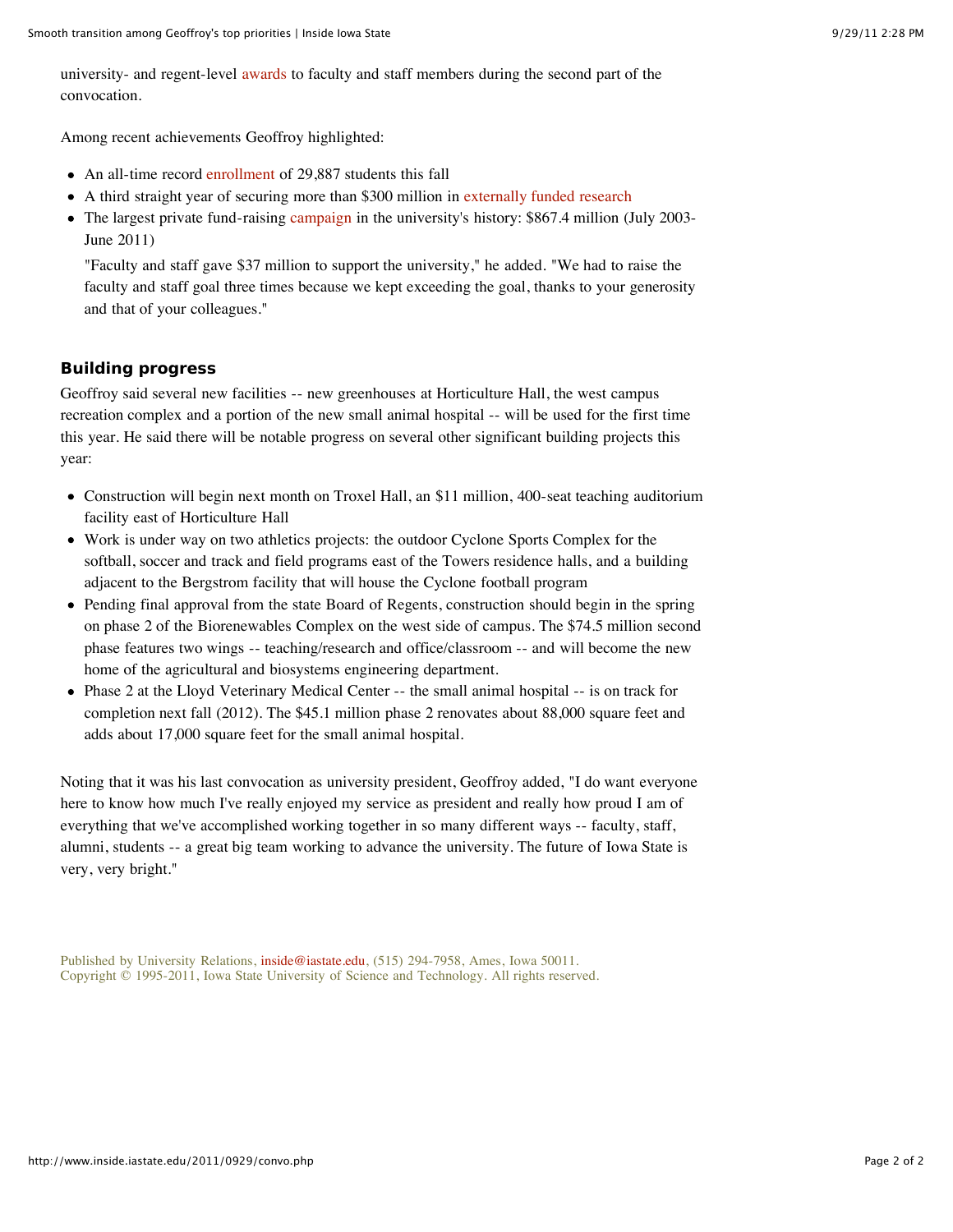

SEARCH INSIDE

Sept. 29, 2011



# **Survey: ISU still is a great place to work and learn**

by Paula Van Brocklin

Last February, staff from the Office of the Executive Vice President and Provost asked faculty, staff and students to complete the third University Life Survey since 2007. The 2011 survey results are compiled and the responses are positive and consistent with the previous two surveys, despite three years of budget cuts.

# **Response rate**

The 2011 survey was sent to 30,559 faculty, staff and students via email. A total of 7,273 people responded for a 23.8 percent response rate. The 2009 response rate was just over 20 percent. By demographic, professional and scientific staff responded most often (59.16 percent), followed by faculty (47.98 percent), merit staff (40.12 percent), graduate students (27.49 percent) and undergraduate students (16.12 percent). More people answered the 2011 survey in all demographic categories than in 2009.

# **High marks**

As in 2007 and 2009, the 2011 survey shows a majority of faculty, staff and students think ISU is a great place to work and learn. In 2011, 68 percent gave the university's working environment high marks, and 88 percent agreed ISU is a great place to learn.

Another topic that received more positive responses in 2011 than in 2009 include Iowa State's commitment to conserving natural resources (59.7 percent versus 46.4 percent). Questions related to the university's athletics programs also garnered more positive responses in 2011 than in 2009. For example, 53.8 percent of respondents agreed that ISU's athletic programs strive for integrity, an 18 percent jump since 2007.

# **Consistent goals**

Respondents also were asked to choose the top three of nine university life sub goals they felt were most important to the university. Just as in 2007 and 2009, the same three goals rose to the top.

- Recruit and retain faculty, staff and students who are dedicated to individual and organizational excellence and achievement.
- Foster an environment in which all members of the university community can contribute their fullest while pursuing satisfying personal lives.
- Achieve a sustainable balance between responsibilities and resources that will allow the university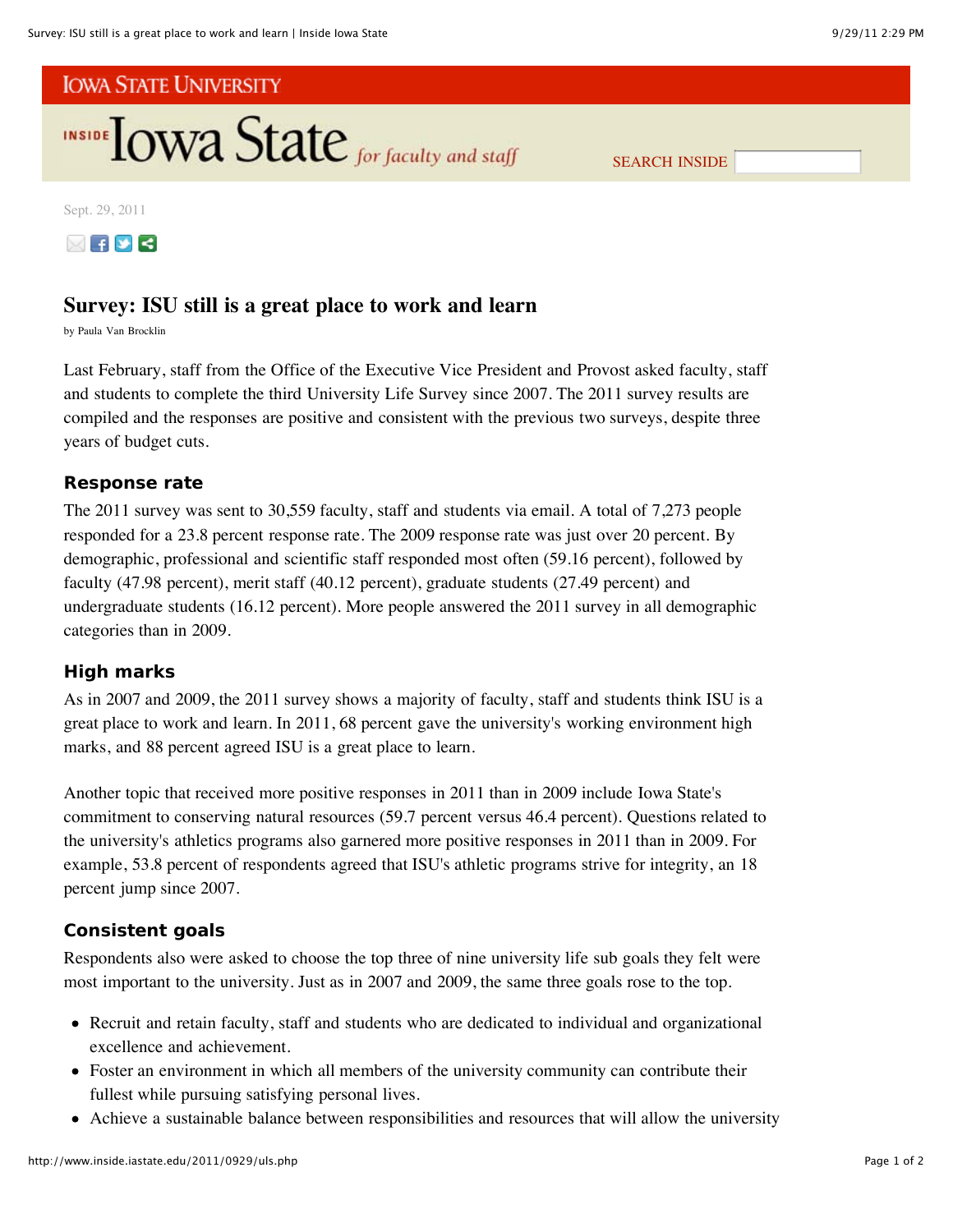to efficiently and effectively realize its vision.

The fourth-highest overall goal -- expand the diversity of people, ideas and cultures, and nurture an environment in which diversity can thrive -- was chosen as the top priority by graduate students and minorities.

Executive vice president and provost Elizabeth Hoffman said she is pleased with the survey's outcome, but concedes there still is work to do.

"We have increased overall satisfaction in the areas of athletics, being a great place to learn, sustainability and the environment, and recruitment and retention of faculty, staff and students," she said. "But going forward, we need to improve our campus work environment, our optimal resource allocation and our external connections with alumni and friends."

A summary of the 2011 survey results is available online.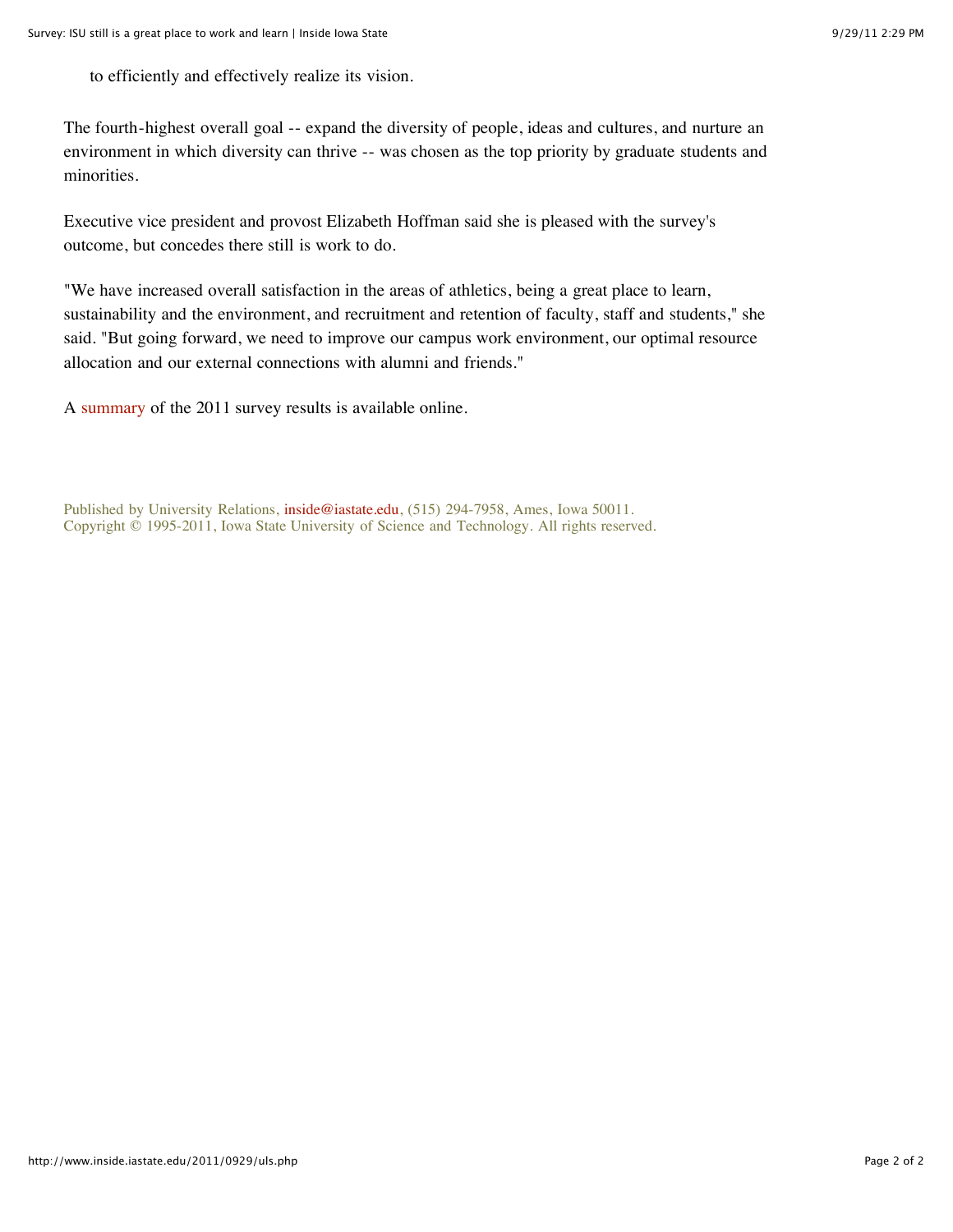

SEARCH INSIDE

Sept. 29, 2011



# **Excellence fund will support new initiatives; requests due Oct. 14**

by Anne Krapfl

A funding request process announced last week awards dollars from the central Institutional Excellence Fund to units or interdisciplinary teams for new initiatives grounded in the university's strategic plan. Any department, unit or group may develop proposals. Their ideas should fit one of two broad categories:

- Mission-driven initiatives that support teaching and learning, research, outreach and service, and diversity
- Initiatives that strengthen administrative processes or the administrative infrastructure of the university

Examples of the first could include new interdisciplinary research, programs to enhance student outcomes, ideas that support those involved in teaching activities, efforts to improve diversity recruitment and retention efforts, and programs that extend the university's outreach mission.

Examples of the second could include IT systems to improve workflow efficiency, professional development, infrastructure improvements such as classroom or equipment upgrades, and deferred maintenance projects.

Every proposal requires a "sponsor" at the dean, chief information officer or vice president level, as well as a cash or in-kind match, the size of which isn't defined. Sponsors are required to prioritize all the funding proposals coming out of their respective units. Proposals should have measurable outcomes. Those that include a plan for sustainability will receive strong consideration.

# **Deadline approaching**

Director of university budgets Dave Biedenbach said the strategic funding process is intended to be ongoing, but an Oct. 14 proposal deadline was set to jump-start it and encourage units to invest now in ideas that address the university's strategic plan. Awards will be made by Oct. 31 and most of the award dollars should be spent (or encumbered) by June 30, 2012. The leadership team in the executive vice president and provost's office will recommend proposals for funding to provost Elizabeth Hoffman, who makes the final decision.

Biedenbach said there is not a predetermined portion of the Institutional Excellence Fund committed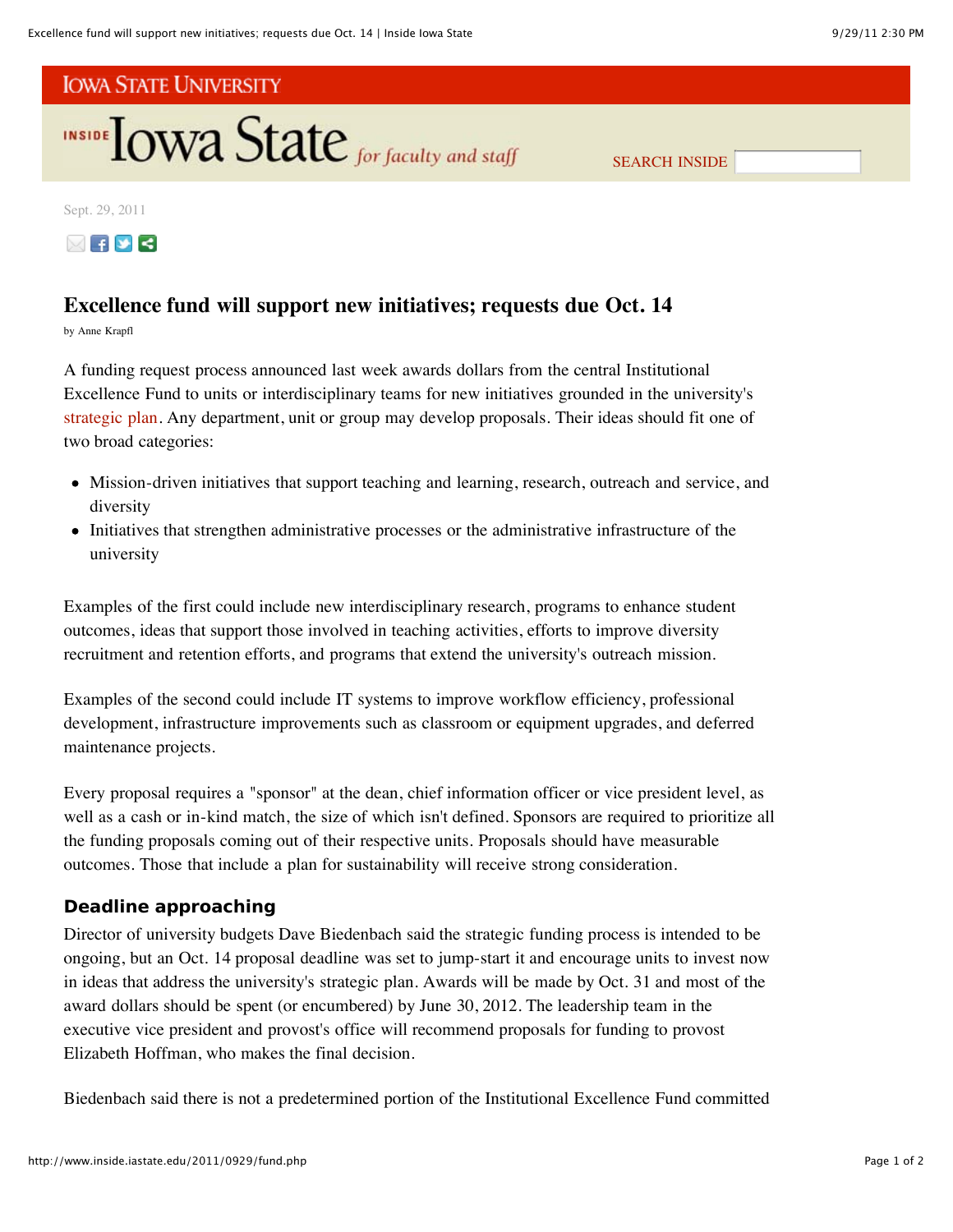to this fall's requests. Awards are expected to be in the \$10,000 to \$250,000 range, but larger ones are possible.

# **Excellence fund**

The Institutional Excellence Fund, currently at about \$6 million, allows the president and provost to "fund important new initiatives, accomplish strategic goals and position the university to compete for cutting edge opportunities." However, because of cuts to state appropriations, in the last several years the fund was used more frequently as bridge funding to help units meet budget reductions.

"We hope we're at a point to use the fund as a tool to make strategic investments, and not to manage budget cuts," Biedenbach said.

# **Getting started**

Because of the sponsorship requirement, Biedenbach said faculty and staff should contact their unit's dean or vice president office with their idea. If there's support for the idea, those offices have copies of the request form and an information document. The documents are not online.

Questions about the funding process should be directed to associate vice president for budget and planning Ellen Rasmussen, 4-0831.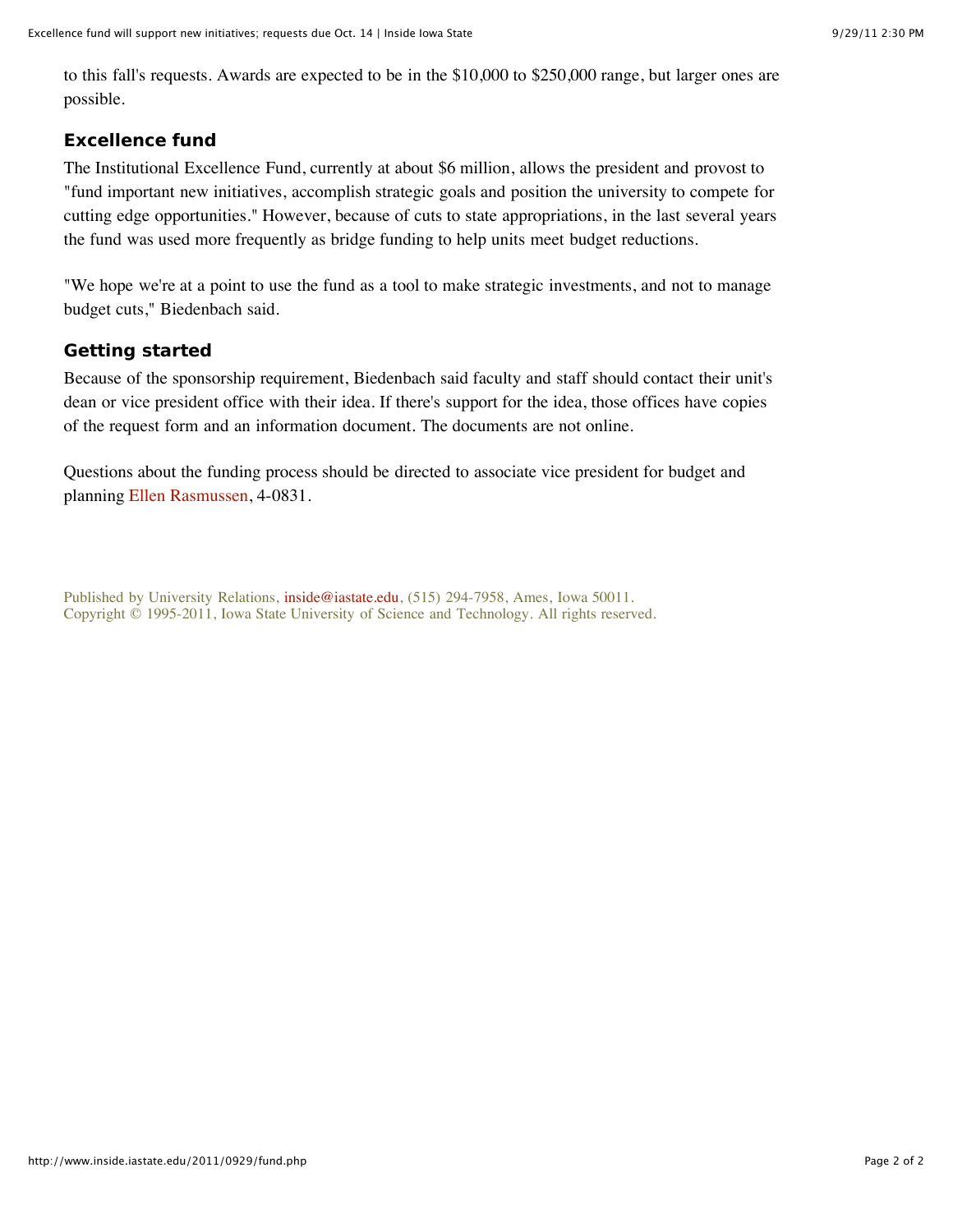

SEARCH INSIDE

Sept. 29, 2011



# **Partial shutdown approved again over semester break**

Iowa State will be partially closed for an 11-day stretch during semester break again this winter. The Dec. 23-Jan. 2 period includes three university holidays (Dec. 23, 26 and Jan. 2), four weekend days and four work days (Dec. 27-30). Employees who don't work Dec. 27-30 would be required to take paid or unpaid leave for those days.

Vice president for business and finance Warren Madden noted that this is not a mandatory closing. And it is not intended to limit units' decision to operate.

"Units involved in critical services, maintenance and research programs will remain in operation," he said. "And there may be partial staffing in some units. Supervisors should set their operating schedules in consultation with their deans or vice presidents."

However, he said he and other university officials are encouraging units and employees to take advantage of the partial closing. He said he anticipates most Iowa State facilities will be closed and locked during the 11-day period, just as they are on holidays or weekends.

# **Shutdown benefits**

Madden said the university's two previous partial shutdowns were successful at delivering several benefits:

- Many employees like to take leave over winter break and it's a good time for them to do so, because classes are not in session and campus activity slows down.
- The university saves energy through reduced demands for electricity and steam (heat). Estimated savings are \$4,800 per day.

# **Leave contact info**

Units that shut down over the extended break will need to leave emergency contact numbers on websites and voicemail, turn down thermostats, turn off equipment and designate someone to periodically check work spaces for plumbing, heating or cooling problems.

"We encourage units to work out partial closing plans for the semester break, communicate them to staff and post them on their websites as soon as possible so that students, customers and staff members can make their personal plans," Madden said.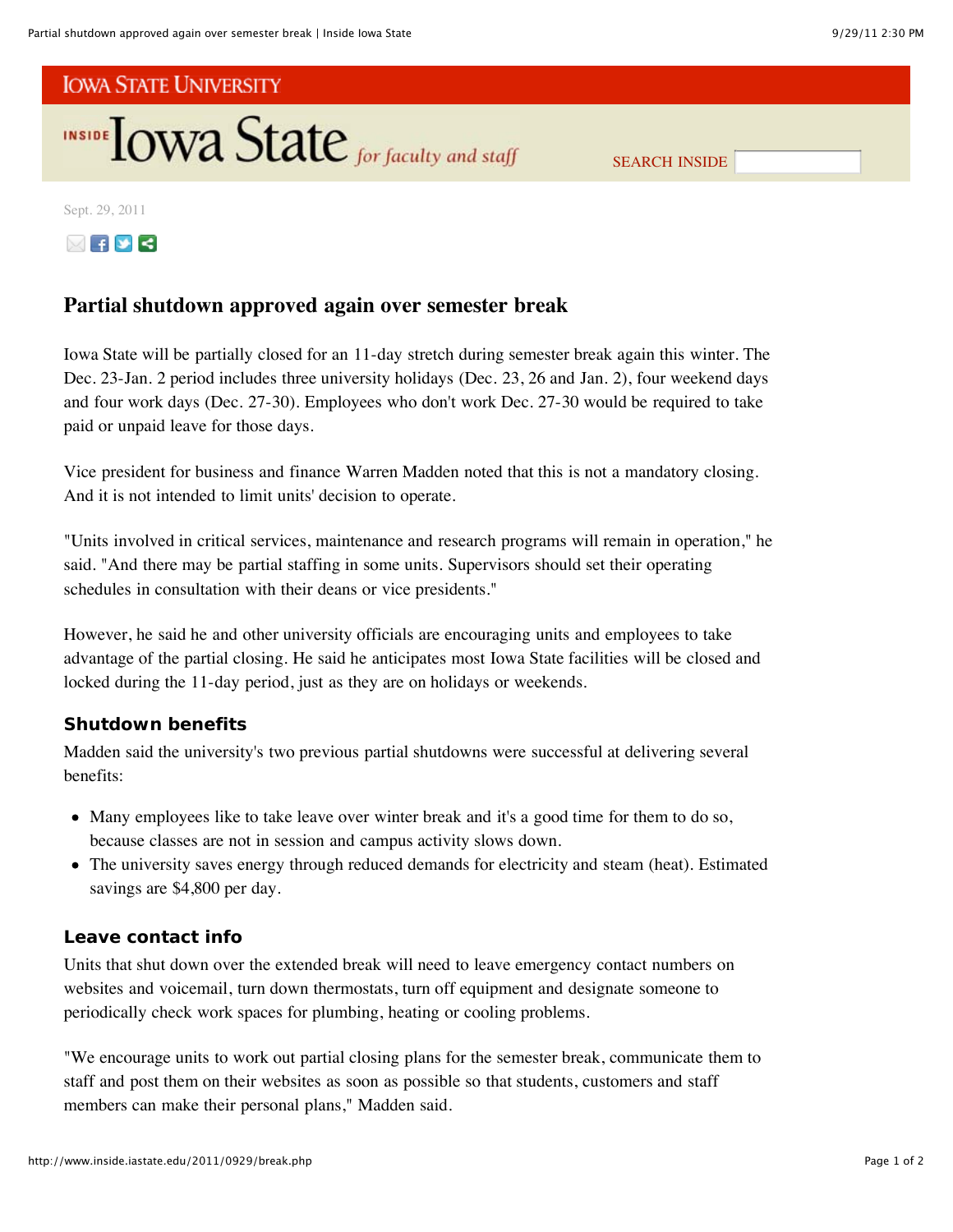**INSIDE TOWA State** for faculty and staff

SEARCH INSIDE

Sept. 29, 2011





Senior Madison Welterlen plays the title character Hedda Gabler in ISU Theatre's first production of the season. The 19th-century Victorian drama opens Sept. 30 in Fisher Theater. *Photo by Dan Neubauer*.

# **Victorian drama launches new ISU Theatre season**

by Erin Rosacker

ISU Theatre begins its season in dramatic style, staging *Hedda Gabler* for a two-weekend run in Fisher Theater, beginning Sept. 30.

Senior Madison Welterlen takes the role of the title character against the backdrop of 19th-century Norway. Gabler is a restless newlywed who is discontent in her marriage to George Tesman, played by senior Matt Meldrem.

Used to the pampered life of an aristocrat, Gabler struggles against the confines of an average Victorian existence and begins to meddle in the lives of others. Her actions have serious consequences, in which her fascination with her father's gun collection plays no small part.

"She's definitely not a villain," said Brad Dell, assistant professor of theater and the show's director. "She's bouncing around, trying to figure out what to do. She has no idea how to have interests or hobbies outside of herself and just can't find her place in the world."